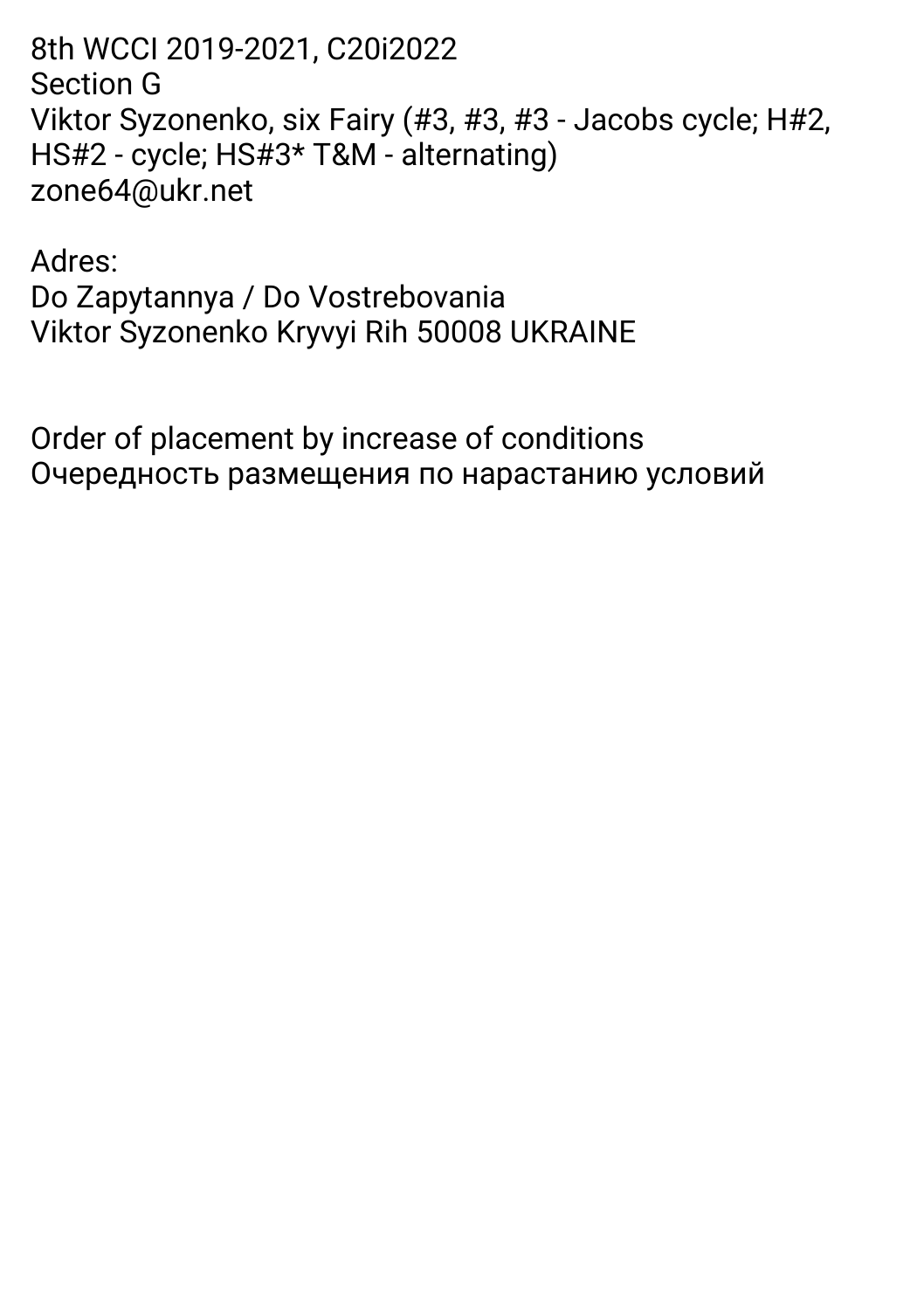#### G1WCCI8 Viktor Syzonenko 3rd Comm. 9th FIDE World Cup in Composing 2021



2(n3)2b(q3)1/1p(B3)1p1p1/(n3)2(b3)k(b3)1(q3)/(Q3)1p1N1(b 3)(Q3)/(b3)1P4p/4N(Q3)2/4K3/n3(r3)3 #3 8+17=25py4.63LEO:a5,f3,h5//g8,h6;PAOe1;VAO:c7 //a4,d6,f6,g5;NAO:a6,c8

1.LEa5-b6+? VAa4-c6!

1. LEa5-b5! threat: 2. LEb5-b3 + Sa1\*b3 3. LEf3\*b3  $#$ 

1...NAa6-b4 2.LEh5-g6 + A NAc8\*g6 3.LEf3-e4 # B, 2...LEg8\*g6 3.LEb5-e8#C

1...NAc8-b62.LEb5-e8+CLEg8\*e8 3.LEh5-g6#A, 2...NAa6\*e83.LEf3-e4#B

1...LEg8\*c42.LEf3-e4+BNAa6\*e43.LEb5-e8#C(3.LEh5-e8+? VAa4\*e8!),2...NAc8\*e43.LEh5-g6#A

Jacobs cycle and quiet play.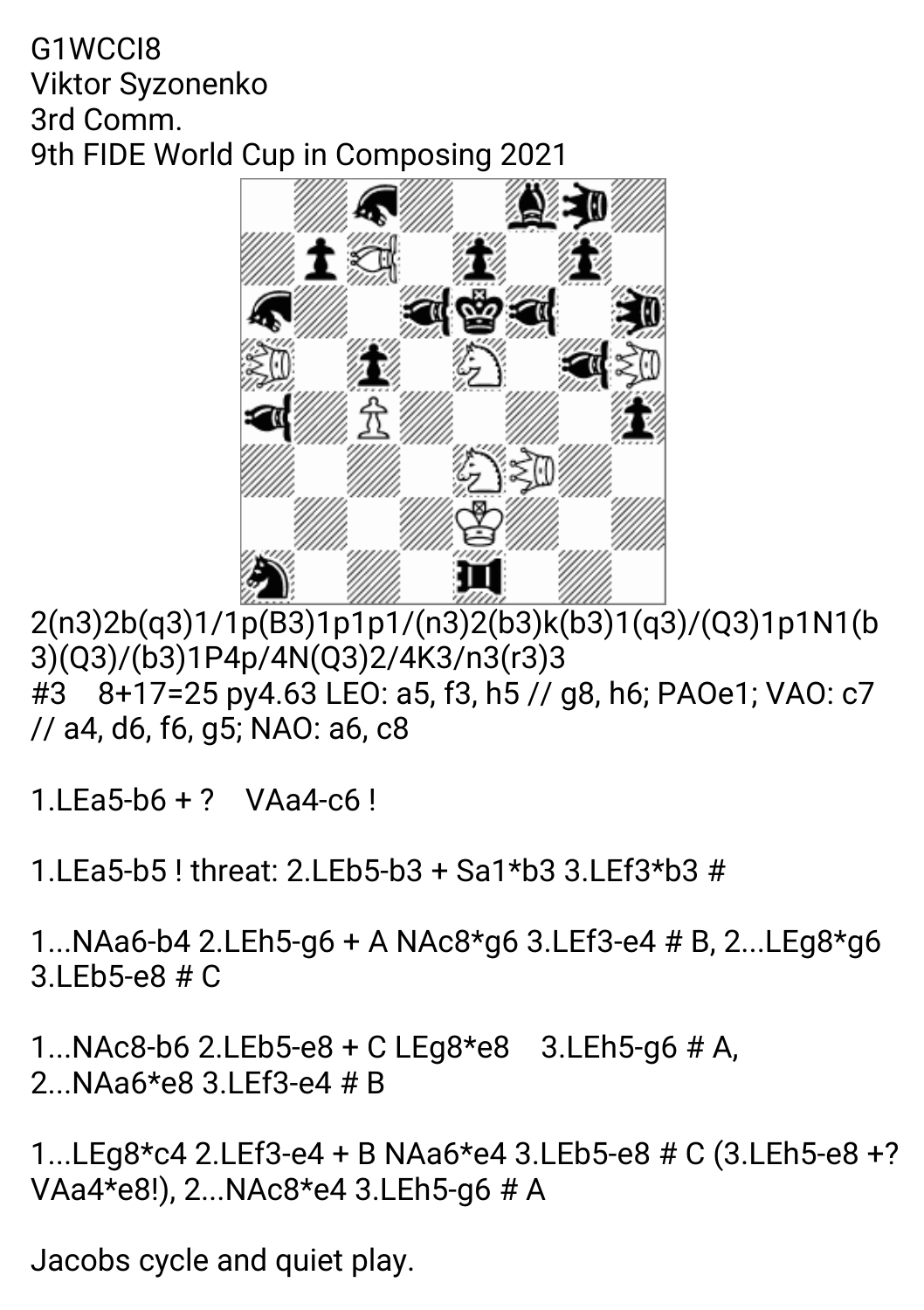1...PAe1-d1 2.LEf3-h3! threat: 3.Se3-g4/f5 # anti-battery; 2...LEh6\*e3 3.LEh5-g4 # Anti-battery

Contrasting combination of the play. All three white Leo move along two lines.

Контрастное сочетание игры. Все три белые Лео двигаются по двум линиям.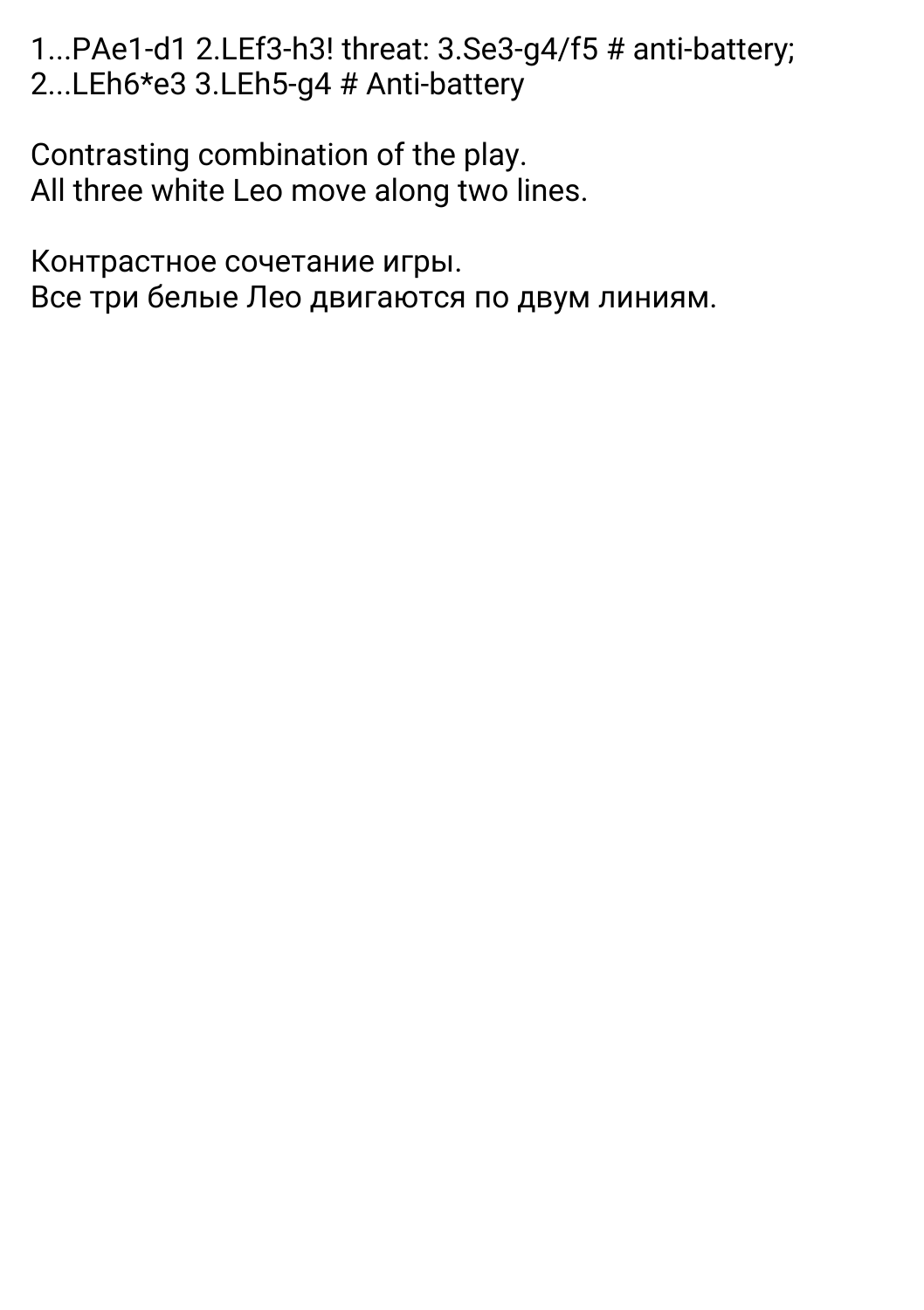## G2WCCI8 Viktor Syzonenko

# 12626FEENSCHACH2462021Jul-Sept



8/(N3)1pp1(n3)2/p5P(Q3)/(q3)p(R3)1kPB1/P2p1NP1/2(n3)1( b3)3/3PPN1K/5(B3)(N3)1 #3v 15+10=25py4.63(Leo,Pao,Vao,Nao)

Kh2 Bg5 Sf2 Sf4 Pa4 Pd2 Pe2 Pf5 Pg4 Pg6 LEOh6 PAOc5 VAOf1 NAOa7 NAOq1 Ke5 Pa6 Pb5 Pc7 Pd4 Pd7 LEOa5 VAOe3 NAOc3 NAOf7

1.Sf4-d5+?LEa5\*c5/VAe3\*c52.Bg5-f4+Ke5\*d53.NAg1-h3#, but 1...Ke5\*d5!

1.VAf1-g2! threat: 2.Bg5-f6 + ! Ke5-d6 3.Sf2-e4 #, 2...Ke5\*f4  $3!Fh6-h4#$ 

1...LEa5-b4 (control e4)  $2.VAq2-f3+A NAc3*q13.VAfg-c6#B$ , 2...VAe3\*g13.VAf3-d5#C

1...NAc3-b1(controlh4)2.VAg2-d5+CVAe3\*c53.VAd5-f3#A, 2. LEa5\*c5.3 VAd5-c6  $#R$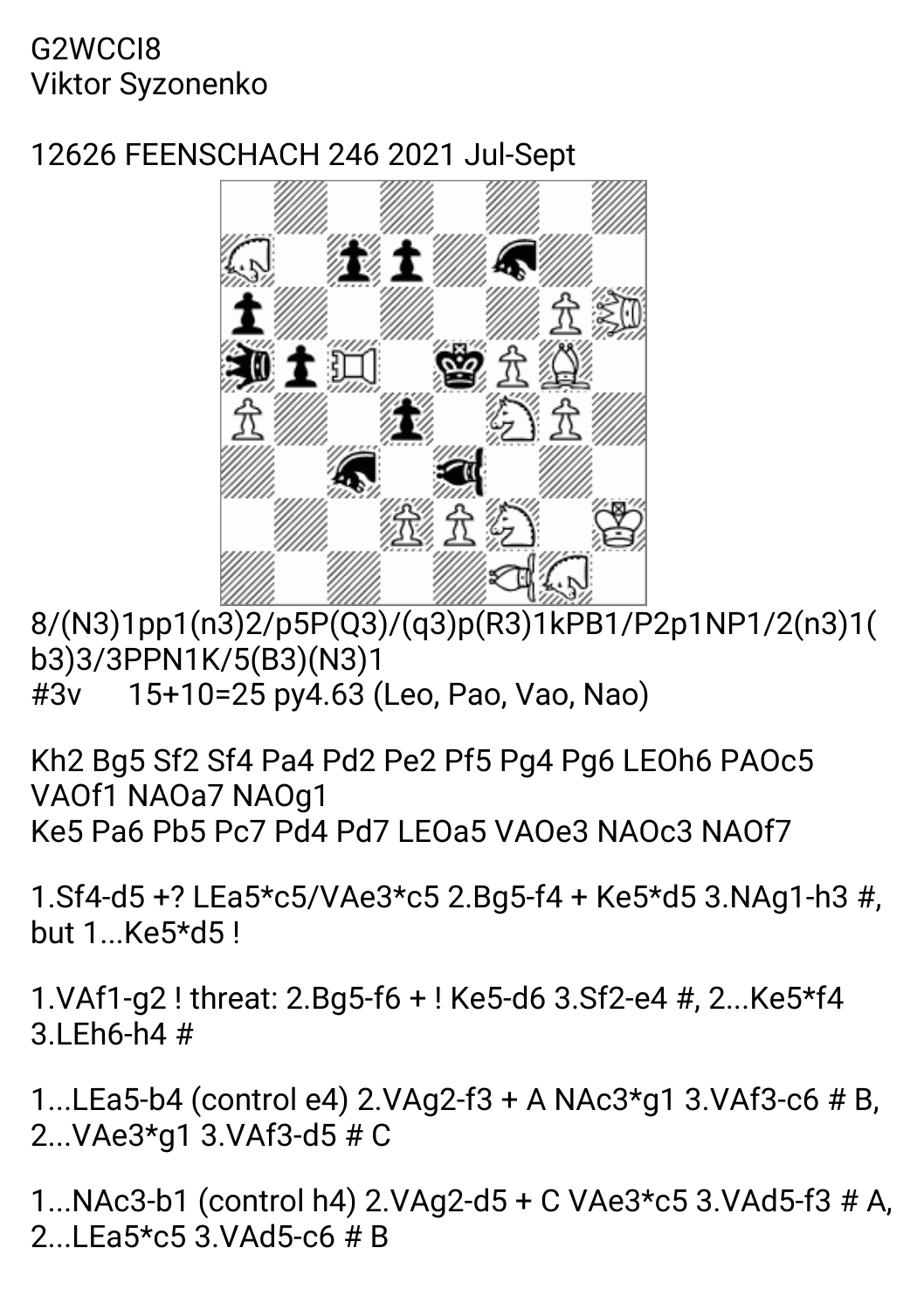1...VAe3\*g5(capture)2.VAg2-c6+BLEa5\*a73.VAc6-d5#C, 2. NAc $3*$ a7 $3$  VAc6-f $3#$ A

1...NAf7-d6(controlh4)2.Sf2-d3+Ke5-e4(NAf7\*d3??)3.NAg1  $-f3 \#1$ 

Thematic black lines: LEOa5-a7/c5, VAOe3-c5/g1, NAOc3g1/a7.

Cyclic creation anti-batteries and Jacobs cycl.

In the fourth variation, the destruction and creation of a black anti-battery, the creation of the 4th white anti-battery.

В четвертом варианте разрушение и создание черной анти-батареи, создание 4-й белой анти-батареи.

Вчетвертомуваріантіруйнуванняіствореннячорноїантибатареї, створення четвертої білої анти-батареї.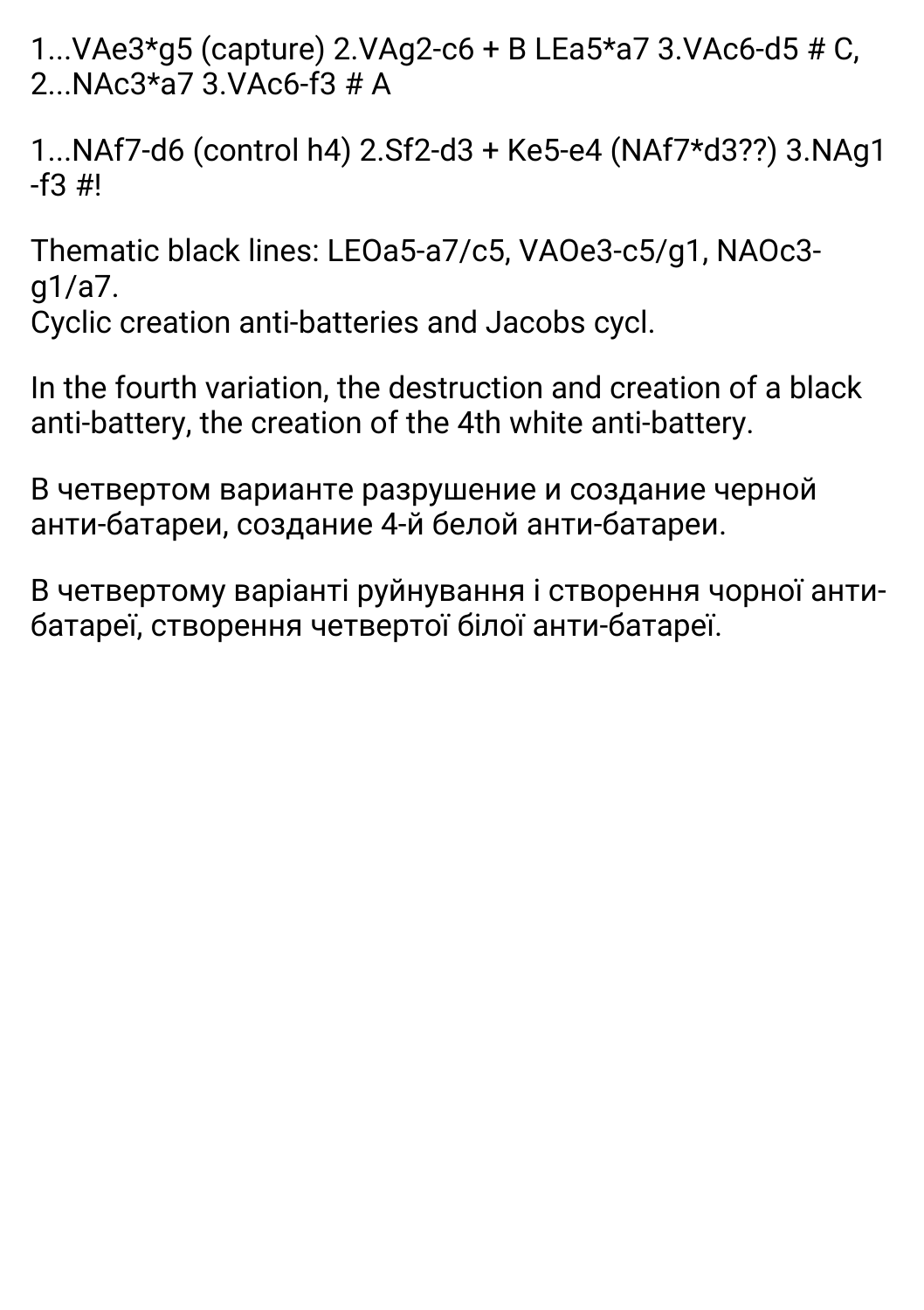## G3WCCI8 Viktor Syzonenko

# 9220 PHENIX 325 2021 Dec



1(b3)K5/4(n3)1N1/5(B3)1(r3)/7N/1(q3)P1k2(q3)/1pQ3(b3)1/( Q3)6P/1(B3)2(R3)(b3)(n3)(B3) #3v 11+10=21py4.63(Leo,Pao,Vao,Nao)

Kc8 Qc3 Sq7 Sh5 Pc4 Ph2 LEOa2 PAOe1 VAOb1 VAOf6 VAOh1 Ke4 Pb3 LEOb4 LEOh4 PAOh6 VAOb8 VAOf1 VAOg3 NAOe7 NAOg1

1.LEa2-g2+A?NAe7\*h12.Sh5\*g3+Ke4-f43.Sg7-h5#, but 1...LEh4\*h1 ! 2.Sh5\*g3+ Ke4-f4 3.Sg7-h5+ LEh1\*h5!, 3.Sg7e6+PAh6\*e6!

1.VAf6-e5! threat (VAg3-e5??): 2.Sh5-f6 + Ke4-f4 3.Qc3\*g3 # (2.h\*g3?VAb8\*g3)

1...LEb4-a32.LEa2-g2+ALEh4\*h13.LEg2-e2#B,2...NAe7\*h1 3.LEg2-c2#C

1...LEh4-g4 (preventive closing line)  $2.LEa2-c2+CNAe7*b1$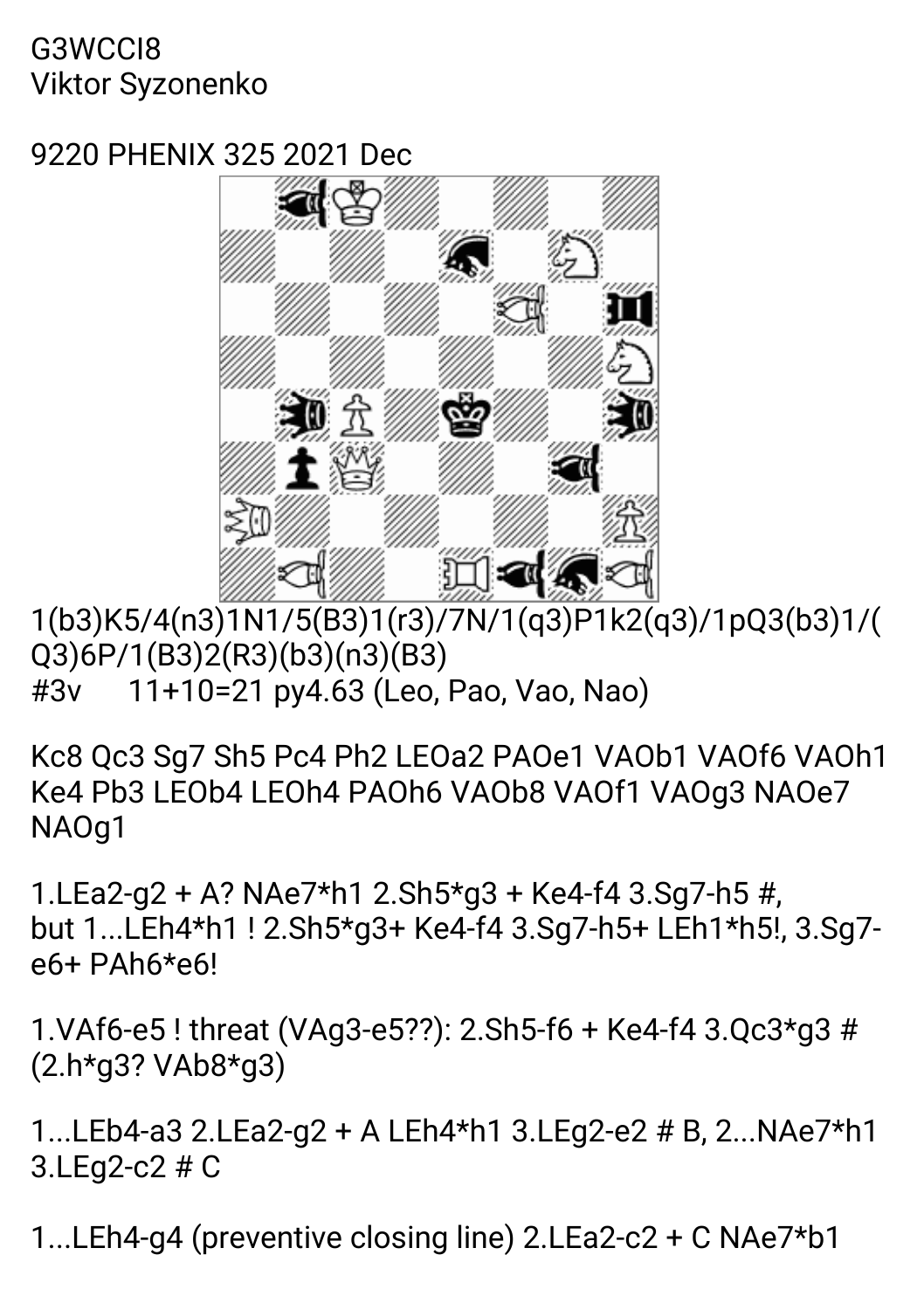3.LEc2-q2 # A, 2...LEb4\*b1 3.LEc2-e2 # B

1...NAe7-g6 2.LEa2-e2 + B LEb4\*e1 3.LEe2-c2 # C, 2...LEh4\*e1  $3.LEe2-a2#A$ 

Thematic black lines: LEOb4-b1/e1. LEOh4-e1/h1. NAOe7 $h1/h1$ .

Cyclic creation anti-batteries and Jacobs cycl.

The introduction creates a paradoxical effect: VAOq3 loses the possibility of a critical move to create an anti-battery to protect against 3.Q\*g3#, and VAOb8, on the contrary, gains antibattery properties to protect against 2.h\*g3.

Вступление создает парадоксальный эффект: VAOq3 теряет возможность критического хода для создания антибатареи для защиты от 3.Q\*g3#, а VAOb8, наоборот, обретает антибатарейные свойства для защиты от 2.h\*q3.

Вступ створює парадоксальний ефект: VAOq3 втрачає можливість критичного ходу для створення антибатареї для захисту від 3.Q\*g3#, а VAOb8, навпаки, набуває антибатарейної властивості для захисту від 2.h\*g3.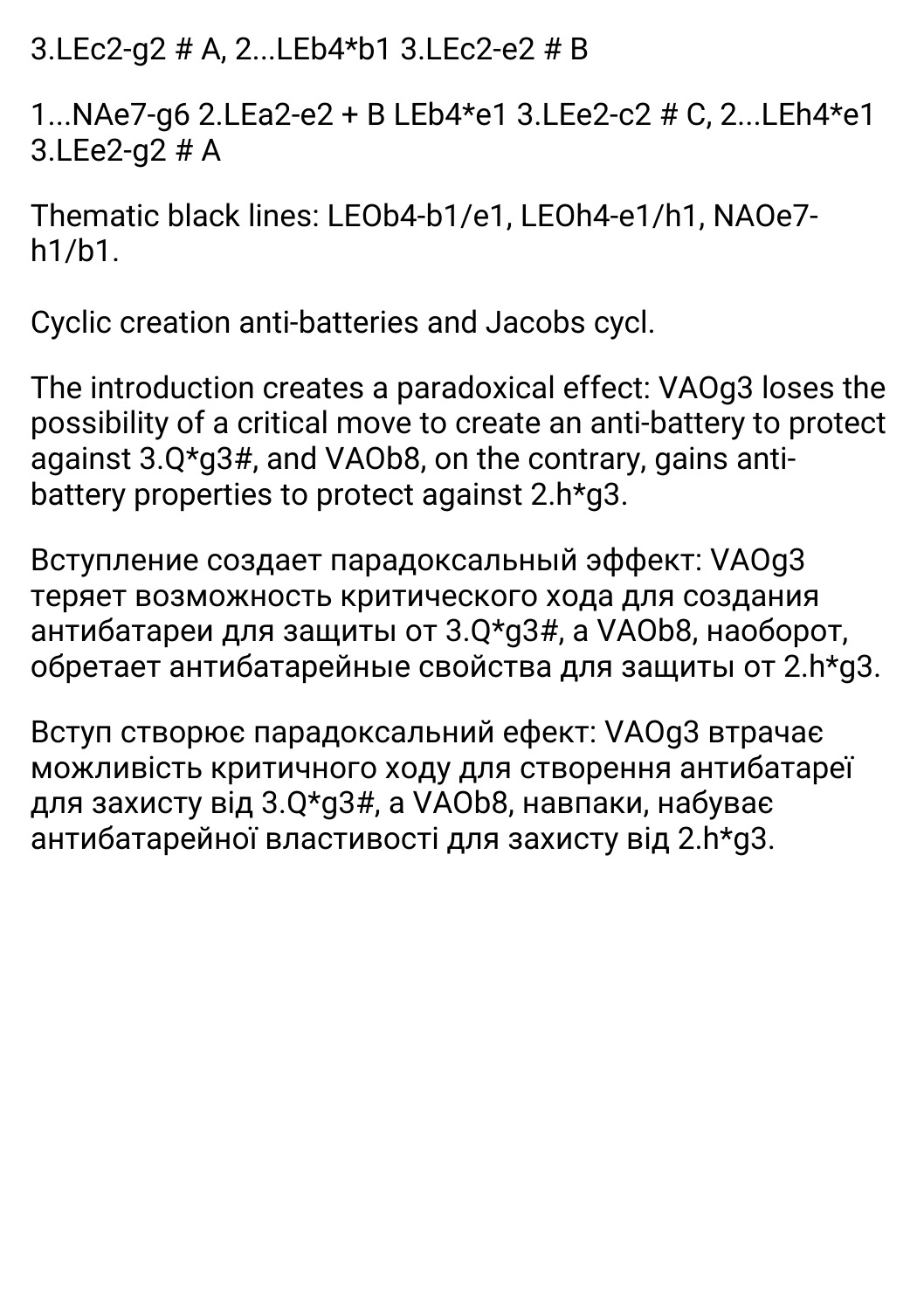# G4WCCI8 (See E1WCCI8 too!) Viktor Syzonenko

F1273Probleemblad42019Oct-Dec



2B(q1)n2(q1)/(q2)3NkpN/2K2(q2)2/5p2/8/(q1)7/8/8 H#24.1.4+9=13Locustea3,d8,h8;Grasshoppera7,f6.

- 1.LOa3\*e7-f8! Sh7-g5+ A 2.Kf7-g8 Bc8-e6# B
- 1.LOh8\*h7-h6! Bc8-e6+ B 2.Kf7-f8 Se7-g6# C
- 1.LOd8\*c8-b8! Se7-g6 C 2.Kf7-e6 Sh7-g5# A

+1.Kf7\*e7! Sh7-f8 2.Ga7-f7 Sf8-g6#

Each white piece controls a field near the black king. To help, Black eliminates one piece.

Cycl moves and captures.

Three times the black king moves to the cage of eliminated control and once the black king's care cage is blocked. Plot zigzag.

Locuste perform their specific move: taking and blocking separately.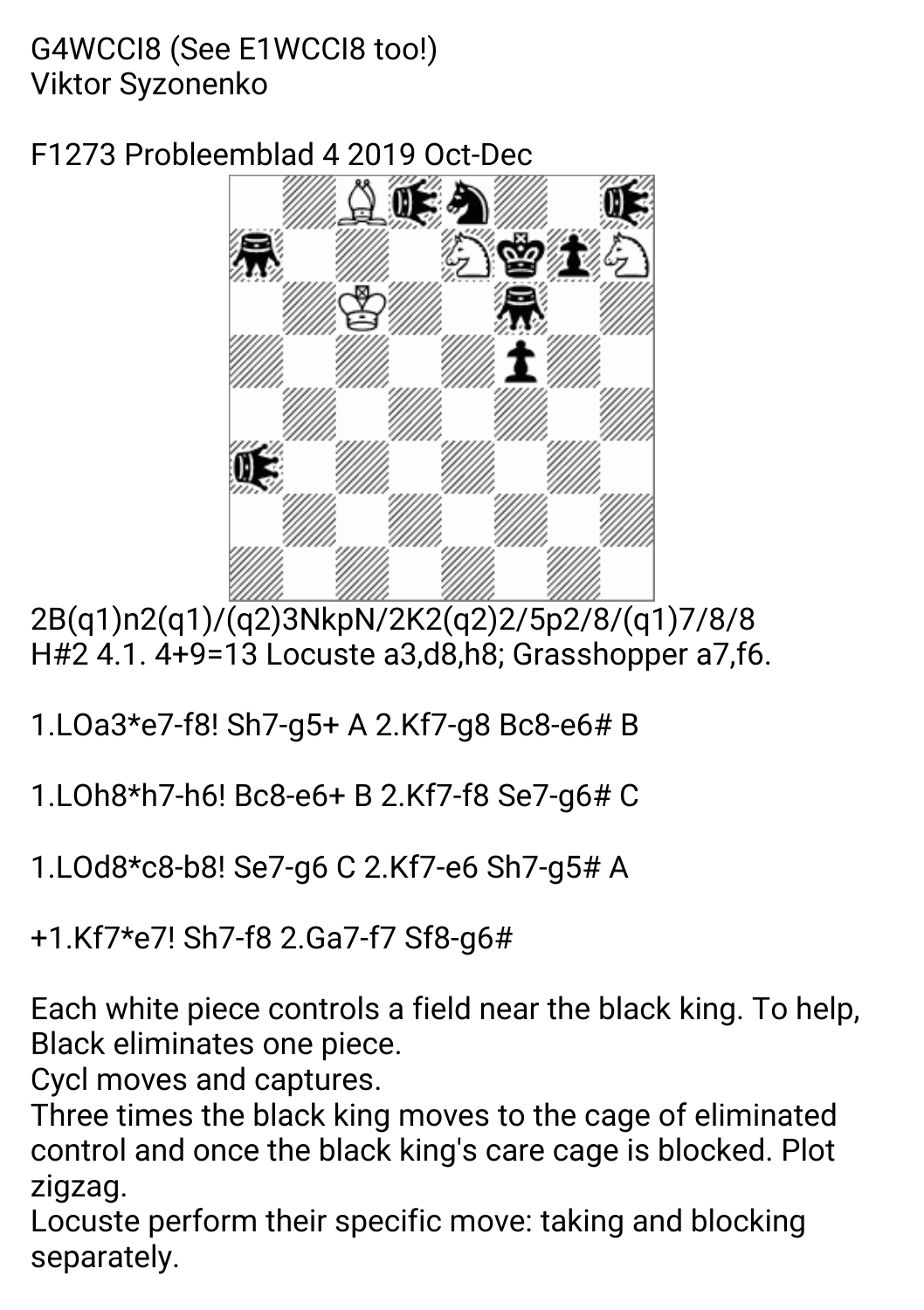Каждая белая фигура контролирует поле возле черного короля. Чтобы помочь, черные устраняют одну фигуру. Цикл ходов и взятий.

Трижды черный король двигается на клетку устраненного контроля и один раз клетка ухода черного короля блокируется.Сюжетныйзигзаг.

Саранча выполняют свой специфический ход: взятие и блокирование раздельно.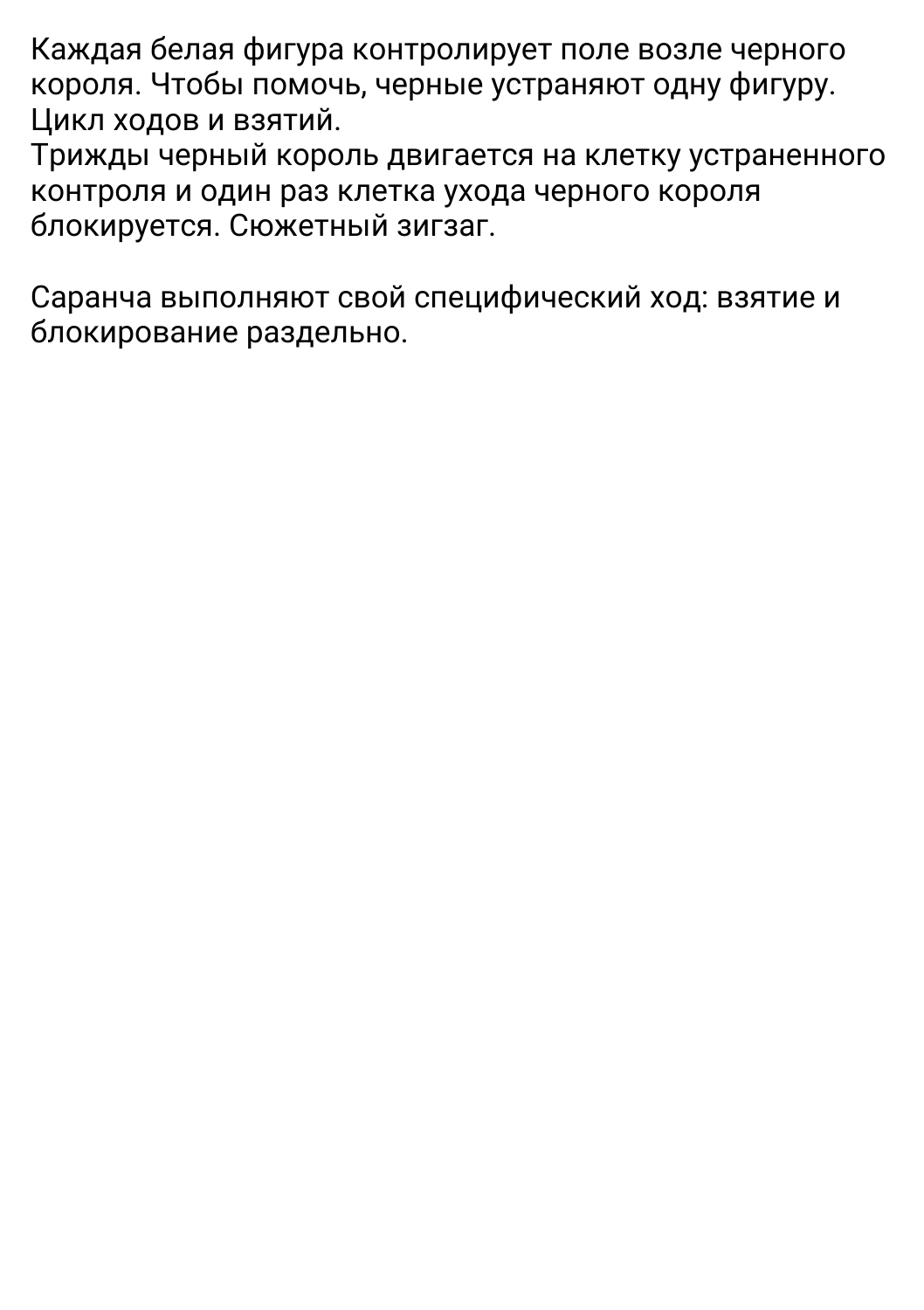## G5WCCI8 Viktor Syzonenko 1 ehr. Erw. Franz Pachl 70 Geburtstagsturnier (C8vii2020) 229 TT Die Schwalbe 307 2021 Febr



1kN5/R7/8/5BP1/3BP(!q1)2/3P(!q1)1(!q1)1/1P2PRPP/5K2 HS#2 3.1. 13+1+3=17 nLOCUSTE e3 f4 g3 (diagram py4.63)

Kf1 Ra7 Rf2 Bd4 Bf5 Sc8 Pb2 Pd3 Pe2 Pe4 Pg2 Pg5 Ph2 Kb8 nLOe3nLOf4nLOg3

1.nLOe3\*g3-h3nLOf4\*g5-h62.nLOh3\*h6-h7nLOh7\*h2-h1#

1.nLOg3\*f4-e5nLOe3\*d4-c52.nLOe5\*c5-b5nLOb5\*b2-b1#

1.nLOf4\*e3-d2nLOg3\*d3-c32.nLOd2\*c3-b4nLOb4\*b2-b1# Total Cycle...!

Three neutral locusts cyclically do all the work.

The main feature of this task: it was created on a chessboard and sent without (!) a computer check on the night the tournament closed.

Три нейтральные саранчи циклически выполняют всю работу.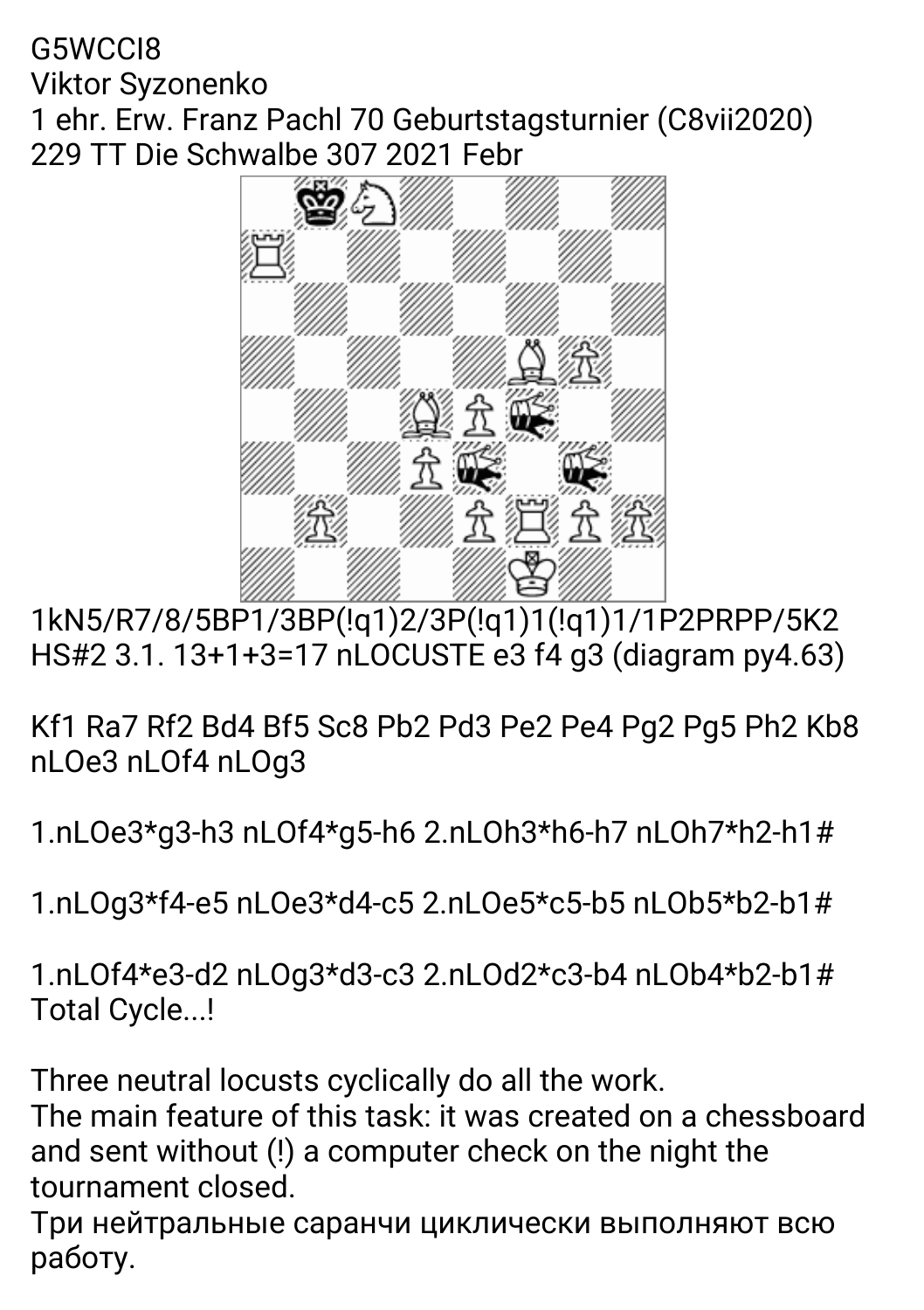Главная особенность этой задачи: она создана на шахматной доске и отправлена без (!) компьютерной проверки в ночь закрытия турнира.